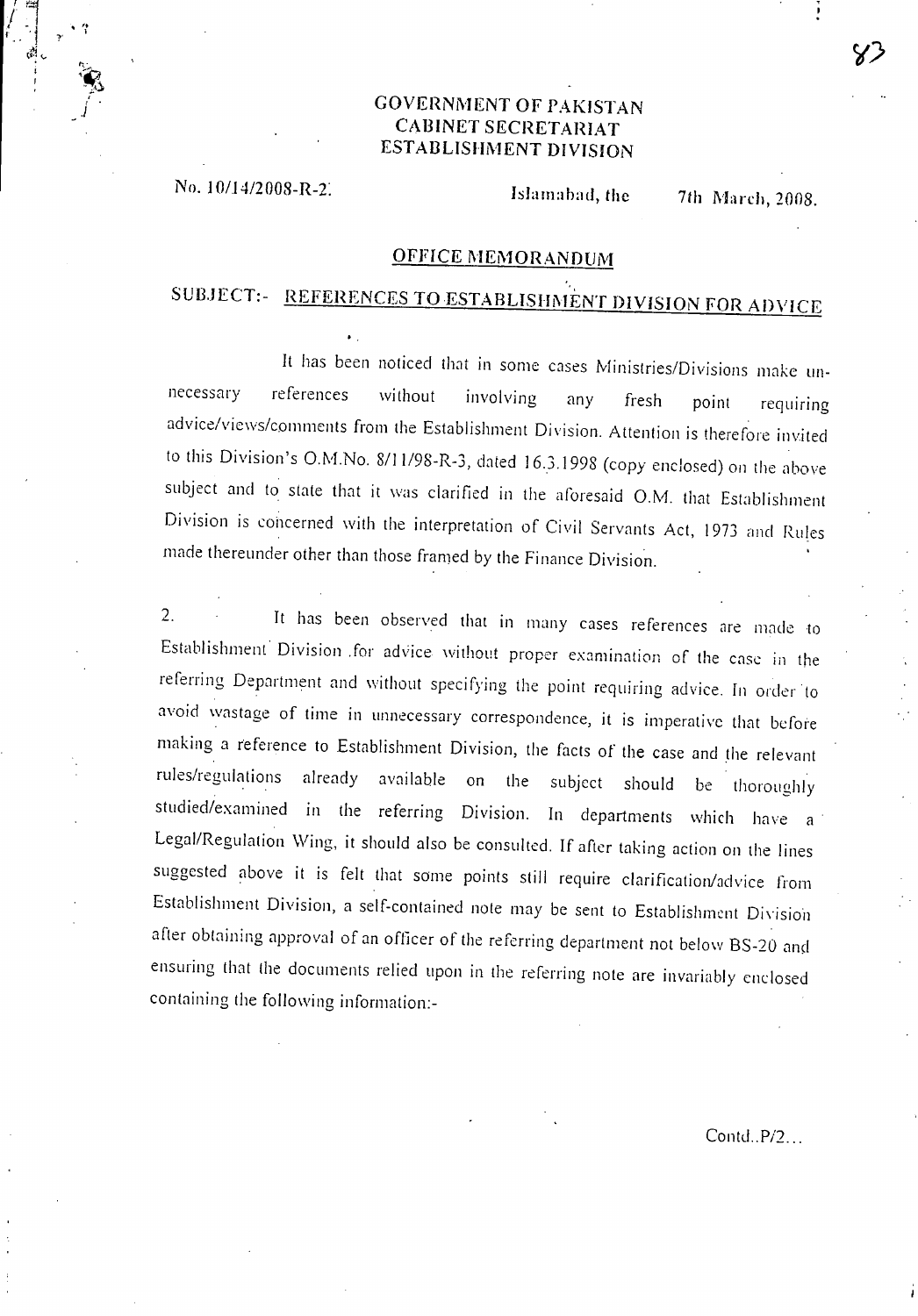The facts of the case;  $i)$ 

The position of law and rules which have a bearing on the case;  $\mathbf{ii}$ 

The point requiring decision/advice; and • iii)

The views of the referring Department.  $iv)$ 

3. Ministries/Divisions are requested that in future references to the Establishment Division may be made in accordance with the instructions already contained in this Division's O.M. referred to at para 1 above. In case of further reference the O.M should clearly indicate that it has the approval of Secretary/Additional Secretary Incharge of the Division. The references not made in the manner prescribed in this Division's O.M. referred to above shall not be entertained.

(Ghulam Mustafa Bhatti) Deputy Secretary

All Secretaries/Additional Secretaries Incharge of the Ministries/Divisions, Islamabad/Rawalpindi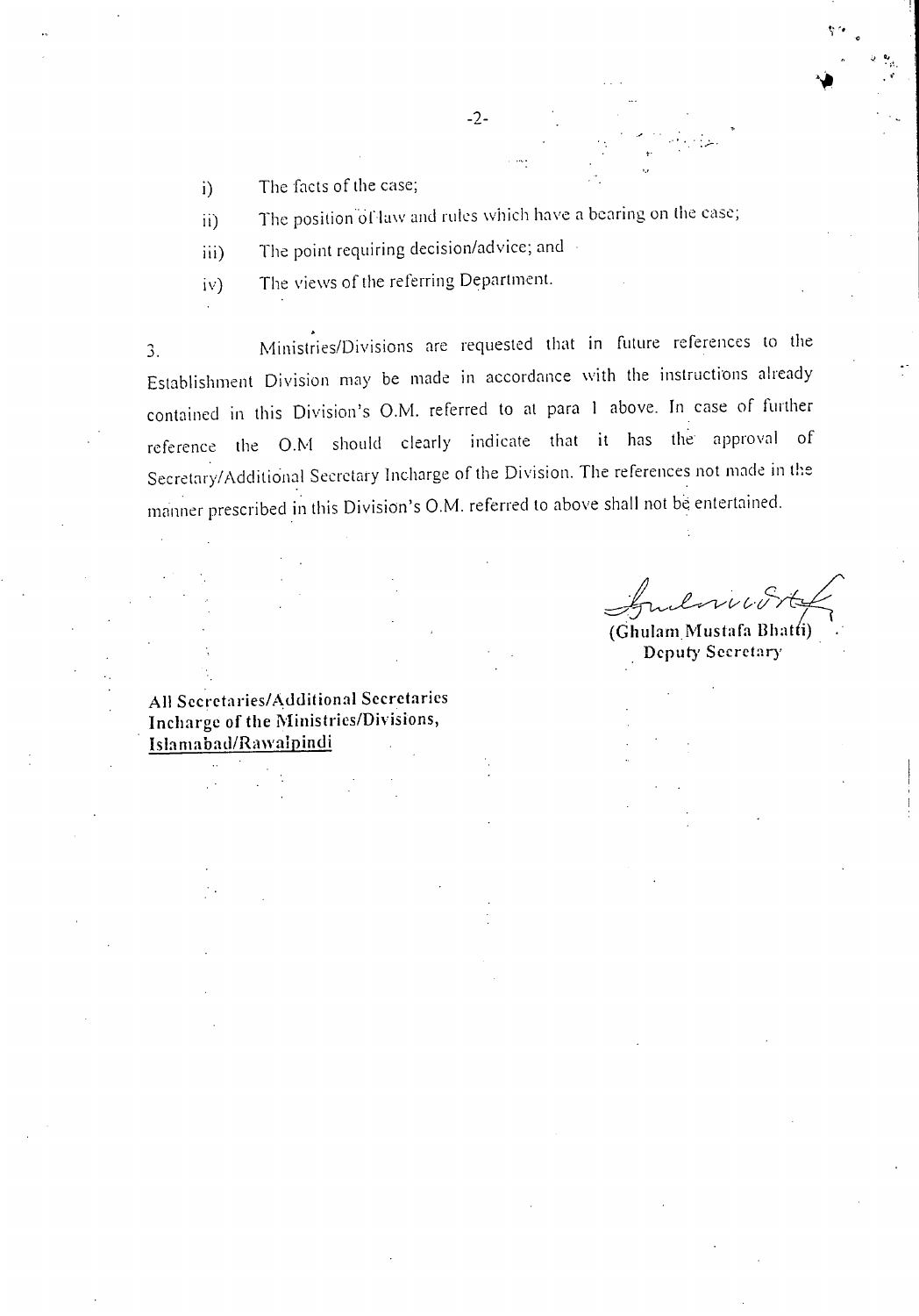#### GOVERNMENT OF PAKISTAN<br>CABINET SECRETARIAT SECRETARIAT ESTABLISHMENT DIVISION \*\*\*\*\*

No.8/11/98-R.3 Islamabad, the 16th March, 1998.

#### OFFICE MEMORANDUM

## SUBJECT-- REFERENCES TO ESTABLISHMENT DIVISION FOR ADVICE.

The undersigned is directed to say that in many cases references are made to Establishment Division for advice without proper examination of the case in the referring Department and without specifying the point requiring advice. In order to avoid wastage of time in unnecessary correspondence, it is necessary that before making a reference to Establishment Division, the facts of the case and the relevant rules/regulations already available on the subject should be thoroughly studied/examined in the referring Division. In departments which have a Legal/Regulation Wing, it should also be consulted. If after taking action on the lines suggested above it is felt that some point still requires clarification/advice from Establishment Division, a self-contained note may be sent to Establishment Division which should contain the following information:-

- (i) The facts.of the case;
- (ii) The position of law and rules which have a bearing on the case;
- (iii) The point requiring decision/advice; and
- (iv) The views of the referring Department.

Contd.P/2..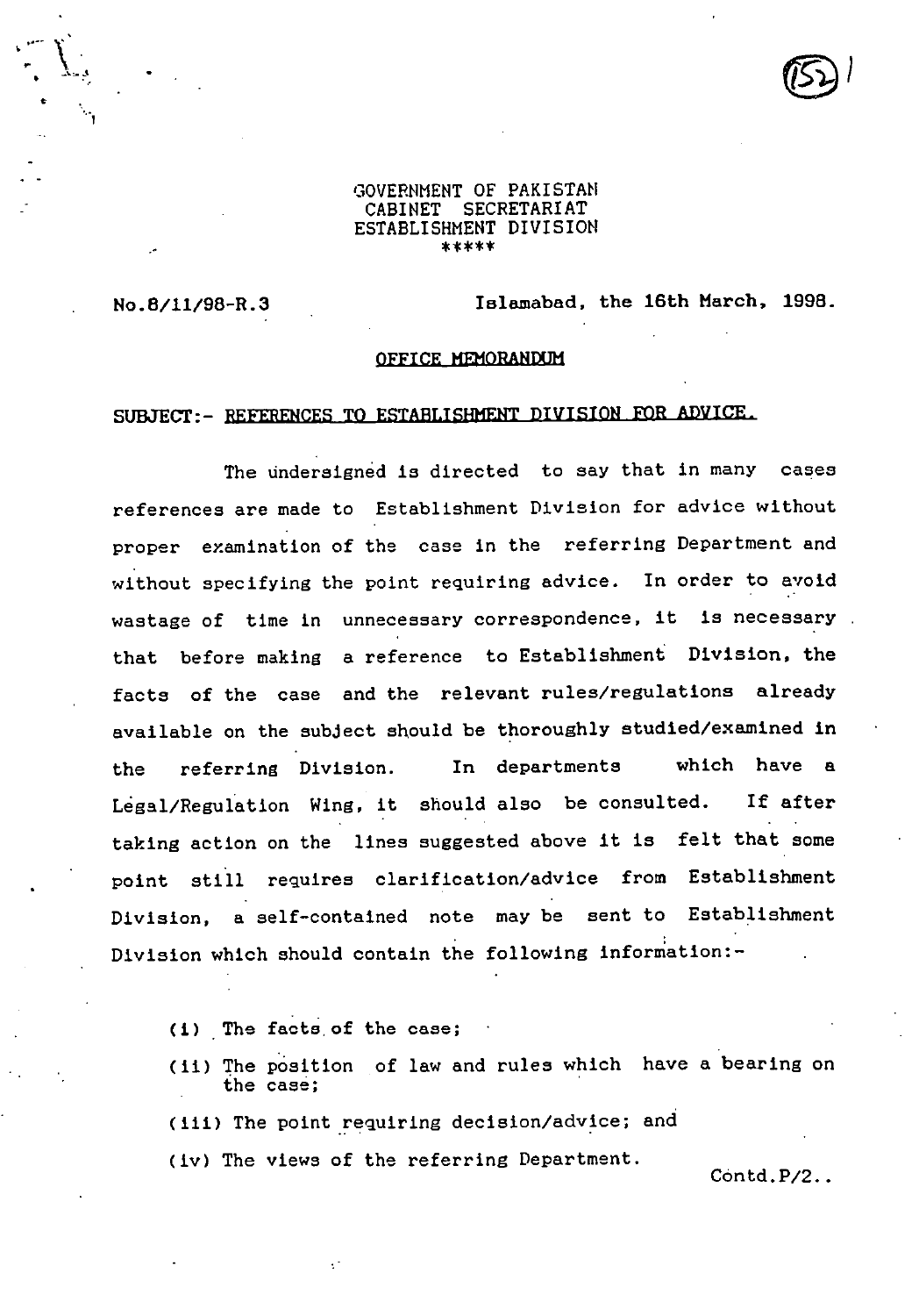$\overline{2}$ . Such references should be made after obtaining approval of an officer of the referring Department not below Grade-20.

3. It should be ensured that important documents relied upon in the referring note are invariably enclosed.

**.** It has also been noticed that in some cases references are made to Establishment Division with priority marking after abnormal delay in the referring Department. It may please be appreciated that some minimum time is required for proper examination of any reference in the Establishment Division.. It is, therefore, necessary that reference for seeking advice of Establishment Division . should be made at the earliest opportunity.

. 5. All Ministries and Divisions are requested to kindly ensure that references to Establishment Division are made in the light of the above instructions.

 $\sigma$  ,

**( H.RaIIZtLL Haq )**  Senior Joint Secretary **91 4** 

### **All Ministries/Divisions.**

Division. Copy forwarded to all officers in the Establishment

**Zarmast Khan Khattak )** 

**Deputy Secretary** 

 $-2-$